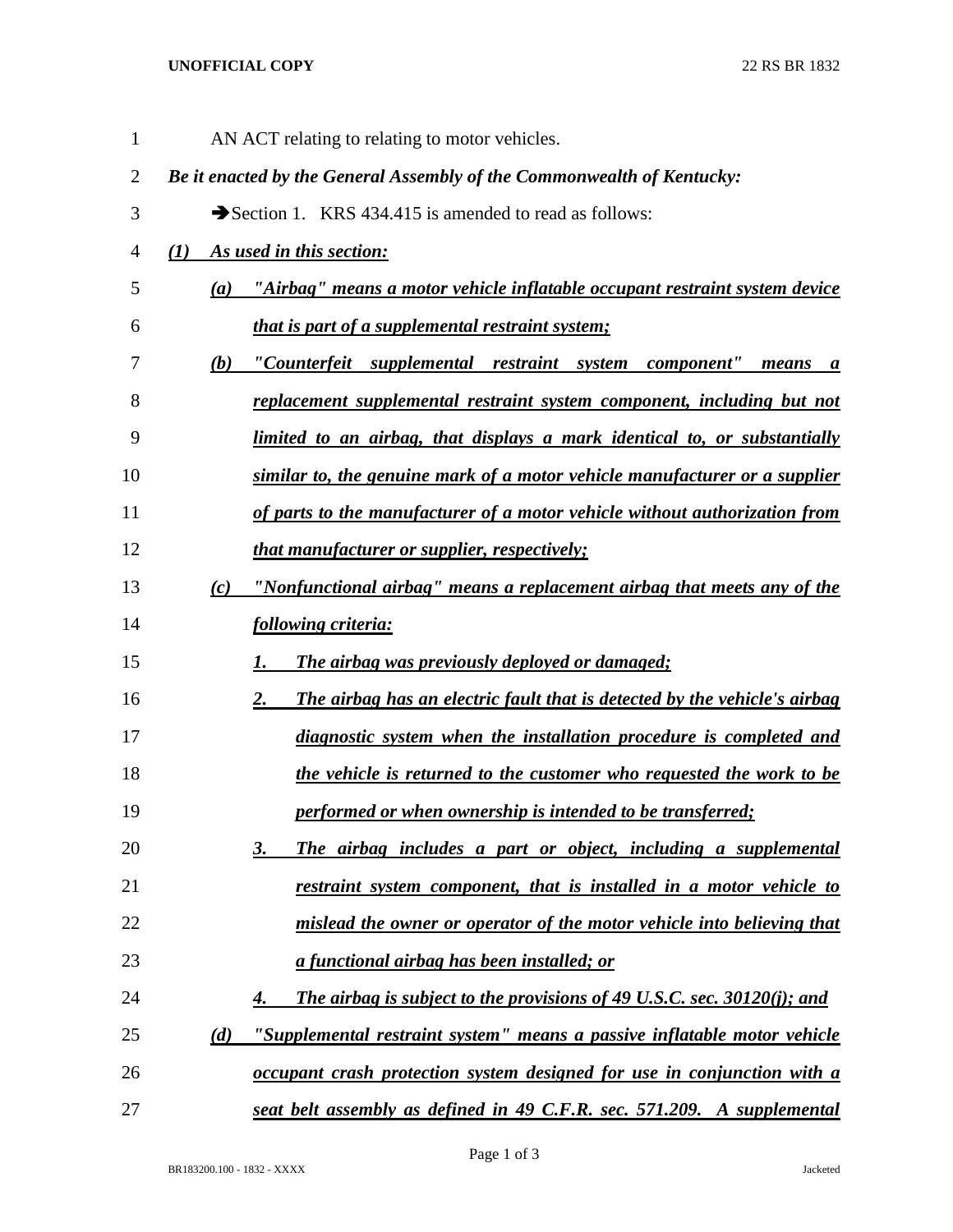| 1              | restraint system includes one (1) or more airbags and all components                           |
|----------------|------------------------------------------------------------------------------------------------|
| $\overline{2}$ | required to ensure that an airbag works as designed by the vehicle                             |
| 3              | manufacturer, including both of the following:                                                 |
| 4              | The airbag operates as designed in the event of a crash; and<br>1.                             |
| 5              | 2.<br>The airbag is designed to meet federal motor vehicle safety standards                    |
| 6              | <u>for the specific make, model, and year of the vehicle in which it is or</u>                 |
| 7              | <i>will be installed.</i>                                                                      |
| 8              | Notwithstanding KRS Chapter 534, a person who does any of the following shall<br>(2)           |
| 9              | be fined not more than five thousand dollars (\$5,000), or be confined in the                  |
| 10             | county jail for not more than twelve (12) months, or both:                                     |
| 11             | Knowingly imports, manufacturers, sells, offers for sale, installs, or<br>(a)                  |
| 12             | reinstalls in a motor vehicle, a counterfeit supplemental restraint system                     |
| 13             | component, a nonfunctional airbag, or an object that does not comply with                      |
| 14             | Federal Motor Vehicle Safety Standard No. 208 provided in 49 C.F.R. sec.                       |
| 15             | <u>571.208 for the make, model, and year of the motor vehicle;</u>                             |
| 16             | (b)<br><u>Knowingly sells, offers for sale, installs, or reinstalls in any motor vehicle a</u> |
| 17             | device that causes a motor vehicle's diagnostic system to inaccurately                         |
| 18             | indicate that the motor vehicle is equipped with a properly functioning                        |
| 19             | <u>airbag; or</u>                                                                              |
| 20             | Knowingly sells, leases, trades, or transfers a motor vehicle if the person<br>(c)             |
| 21             | knows that a counterfeit supplemental restraint system component, a                            |
| 22             | nonfunctional airbag, or an object that does not comply with Federal Motor                     |
| 23             | Vehicle Safety Standard No. 208 provided in 49 C.F.R. sec. 571.208 for the                     |
| 24             | make, model, and year of the motor vehicle has been installed as part of the                   |
| 25             | motor vehicle's inflatable restraint system.                                                   |
| 26             | (3)<br>This section shall not apply to an owner or employee of a motor vehicle                 |
| 27             | dealership or the owner of a vehicle, who, before the sale of the vehicle, does not            |